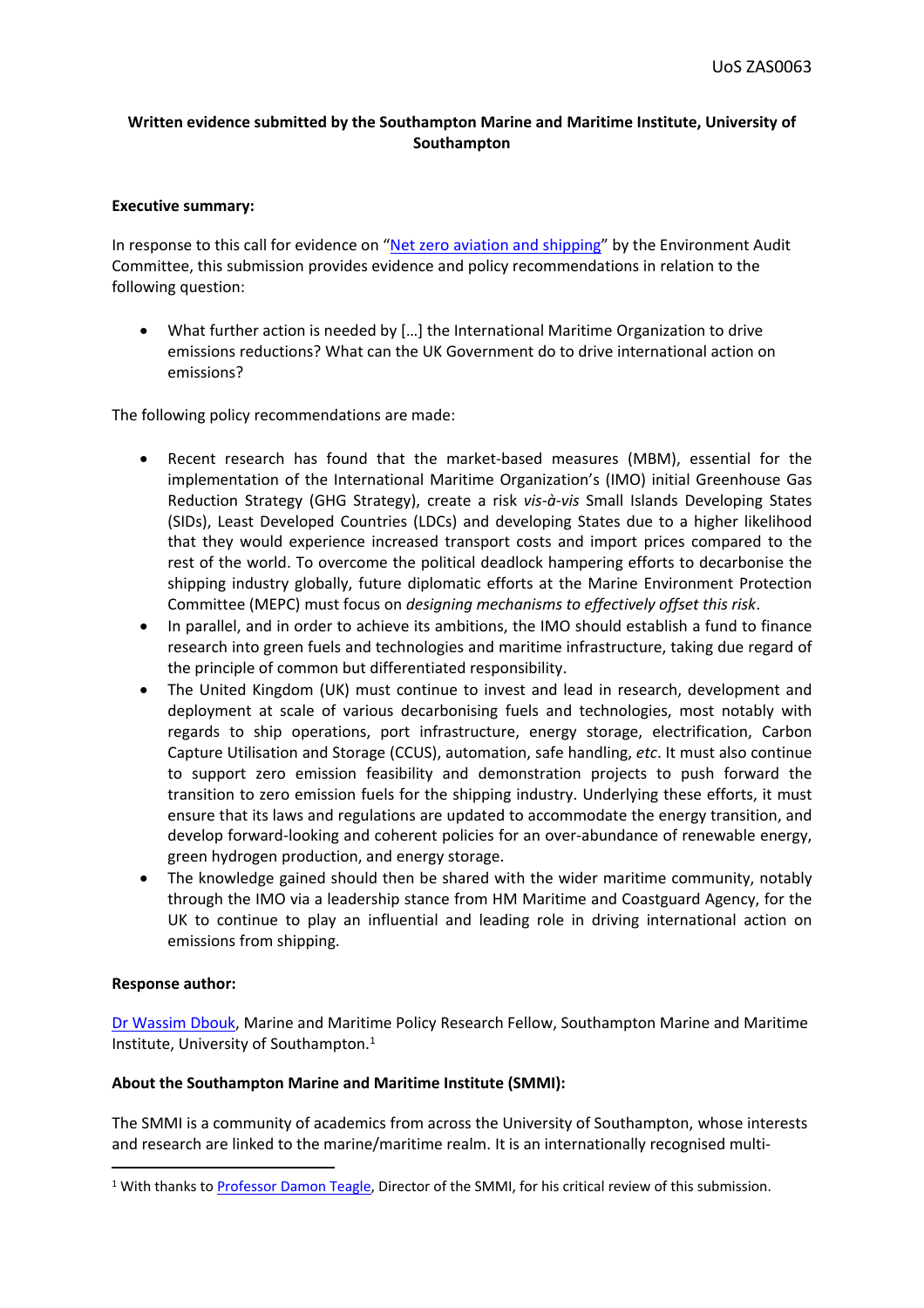disciplinary centre of excellence for research, innovation and education spanning both the marine and maritime sectors. Read more [here.](https://www.southampton.ac.uk/smmi/index.page)

## **What further action is needed by […] the International Maritime Organization to drive emissions reductions? What can the UK Government do to drive international action on emissions?**

- 1. Agree on the design and operation of proposed MBMs (such as a carbon levy or an emissions trading system) to affect behavioural change and incentivise towards the use of green fuels (categorised as mid-term measures in the IMO's GHG Strategy), taking account of political tensions between developed and developing States. This requires a recognition of the imperative to *effectively offset the risk* which the adoption of such measures would create *vis-à-vis* SIDs, LDCs and developing States due to [a](https://reader.elsevier.com/reader/sd/pii/S0308597X21002645?token=1D6FE81B35023C7A1973E72C5DCA48110B98D22D730A8D9ADC2994B2BB5375558B140458C7C6C2E14809031417C2DED5&originRegion=eu-west-1&originCreation=20210930110338) [higher](https://reader.elsevier.com/reader/sd/pii/S0308597X21002645?token=1D6FE81B35023C7A1973E72C5DCA48110B98D22D730A8D9ADC2994B2BB5375558B140458C7C6C2E14809031417C2DED5&originRegion=eu-west-1&originCreation=20210930110338) [likelihood](https://reader.elsevier.com/reader/sd/pii/S0308597X21002645?token=1D6FE81B35023C7A1973E72C5DCA48110B98D22D730A8D9ADC2994B2BB5375558B140458C7C6C2E14809031417C2DED5&originRegion=eu-west-1&originCreation=20210930110338) [that](https://reader.elsevier.com/reader/sd/pii/S0308597X21002645?token=1D6FE81B35023C7A1973E72C5DCA48110B98D22D730A8D9ADC2994B2BB5375558B140458C7C6C2E14809031417C2DED5&originRegion=eu-west-1&originCreation=20210930110338) [they](https://reader.elsevier.com/reader/sd/pii/S0308597X21002645?token=1D6FE81B35023C7A1973E72C5DCA48110B98D22D730A8D9ADC2994B2BB5375558B140458C7C6C2E14809031417C2DED5&originRegion=eu-west-1&originCreation=20210930110338) [would](https://reader.elsevier.com/reader/sd/pii/S0308597X21002645?token=1D6FE81B35023C7A1973E72C5DCA48110B98D22D730A8D9ADC2994B2BB5375558B140458C7C6C2E14809031417C2DED5&originRegion=eu-west-1&originCreation=20210930110338) [experience](https://reader.elsevier.com/reader/sd/pii/S0308597X21002645?token=1D6FE81B35023C7A1973E72C5DCA48110B98D22D730A8D9ADC2994B2BB5375558B140458C7C6C2E14809031417C2DED5&originRegion=eu-west-1&originCreation=20210930110338) [increased](https://reader.elsevier.com/reader/sd/pii/S0308597X21002645?token=1D6FE81B35023C7A1973E72C5DCA48110B98D22D730A8D9ADC2994B2BB5375558B140458C7C6C2E14809031417C2DED5&originRegion=eu-west-1&originCreation=20210930110338) [transport](https://reader.elsevier.com/reader/sd/pii/S0308597X21002645?token=1D6FE81B35023C7A1973E72C5DCA48110B98D22D730A8D9ADC2994B2BB5375558B140458C7C6C2E14809031417C2DED5&originRegion=eu-west-1&originCreation=20210930110338) [costs](https://reader.elsevier.com/reader/sd/pii/S0308597X21002645?token=1D6FE81B35023C7A1973E72C5DCA48110B98D22D730A8D9ADC2994B2BB5375558B140458C7C6C2E14809031417C2DED5&originRegion=eu-west-1&originCreation=20210930110338) [and](https://reader.elsevier.com/reader/sd/pii/S0308597X21002645?token=1D6FE81B35023C7A1973E72C5DCA48110B98D22D730A8D9ADC2994B2BB5375558B140458C7C6C2E14809031417C2DED5&originRegion=eu-west-1&originCreation=20210930110338) [import](https://reader.elsevier.com/reader/sd/pii/S0308597X21002645?token=1D6FE81B35023C7A1973E72C5DCA48110B98D22D730A8D9ADC2994B2BB5375558B140458C7C6C2E14809031417C2DED5&originRegion=eu-west-1&originCreation=20210930110338) [prices](https://reader.elsevier.com/reader/sd/pii/S0308597X21002645?token=1D6FE81B35023C7A1973E72C5DCA48110B98D22D730A8D9ADC2994B2BB5375558B140458C7C6C2E14809031417C2DED5&originRegion=eu-west-1&originCreation=20210930110338) [compared](https://reader.elsevier.com/reader/sd/pii/S0308597X21002645?token=1D6FE81B35023C7A1973E72C5DCA48110B98D22D730A8D9ADC2994B2BB5375558B140458C7C6C2E14809031417C2DED5&originRegion=eu-west-1&originCreation=20210930110338) [to](https://reader.elsevier.com/reader/sd/pii/S0308597X21002645?token=1D6FE81B35023C7A1973E72C5DCA48110B98D22D730A8D9ADC2994B2BB5375558B140458C7C6C2E14809031417C2DED5&originRegion=eu-west-1&originCreation=20210930110338) [the](https://reader.elsevier.com/reader/sd/pii/S0308597X21002645?token=1D6FE81B35023C7A1973E72C5DCA48110B98D22D730A8D9ADC2994B2BB5375558B140458C7C6C2E14809031417C2DED5&originRegion=eu-west-1&originCreation=20210930110338) [rest](https://reader.elsevier.com/reader/sd/pii/S0308597X21002645?token=1D6FE81B35023C7A1973E72C5DCA48110B98D22D730A8D9ADC2994B2BB5375558B140458C7C6C2E14809031417C2DED5&originRegion=eu-west-1&originCreation=20210930110338) [of](https://reader.elsevier.com/reader/sd/pii/S0308597X21002645?token=1D6FE81B35023C7A1973E72C5DCA48110B98D22D730A8D9ADC2994B2BB5375558B140458C7C6C2E14809031417C2DED5&originRegion=eu-west-1&originCreation=20210930110338) [the](https://reader.elsevier.com/reader/sd/pii/S0308597X21002645?token=1D6FE81B35023C7A1973E72C5DCA48110B98D22D730A8D9ADC2994B2BB5375558B140458C7C6C2E14809031417C2DED5&originRegion=eu-west-1&originCreation=20210930110338) [world.](https://reader.elsevier.com/reader/sd/pii/S0308597X21002645?token=1D6FE81B35023C7A1973E72C5DCA48110B98D22D730A8D9ADC2994B2BB5375558B140458C7C6C2E14809031417C2DED5&originRegion=eu-west-1&originCreation=20210930110338)
- 2. The IMO should set more the more ambitious decarbonisation targets of achieving net-zero shipping by 2050 in line with efforts of other industries, [including](https://www.icao.int/environmental-protection/SAC/Lists/Aviation%20Net%20Zero/ProjectViewNZ.aspx) [aviation.](https://www.icao.int/environmental-protection/SAC/Lists/Aviation%20Net%20Zero/ProjectViewNZ.aspx)
- 3. In parallel, and in order to achieve its ambitions, the IMO should establish a fund to finance research into green fuels and technologies and maritime infrastructure. Crucial to the successful creation of the fund, due regard must be had to the mechanism based on which money would be collected from States with varying capabilities in accordance with the principle of common but differentiated responsibility (CDR) amidst an environment of [strong](https://lloydslist.maritimeintelligence.informa.com/LL1136468/Shipping-green-fuel-levy-faces-opposition-from-developing-nations) [opposition](https://lloydslist.maritimeintelligence.informa.com/LL1136468/Shipping-green-fuel-levy-faces-opposition-from-developing-nations) [from](https://lloydslist.maritimeintelligence.informa.com/LL1136468/Shipping-green-fuel-levy-faces-opposition-from-developing-nations) [developing](https://lloydslist.maritimeintelligence.informa.com/LL1136468/Shipping-green-fuel-levy-faces-opposition-from-developing-nations) [States](https://lloydslist.maritimeintelligence.informa.com/LL1136468/Shipping-green-fuel-levy-faces-opposition-from-developing-nations) [to](https://lloydslist.maritimeintelligence.informa.com/LL1136468/Shipping-green-fuel-levy-faces-opposition-from-developing-nations) [a](https://lloydslist.maritimeintelligence.informa.com/LL1136468/Shipping-green-fuel-levy-faces-opposition-from-developing-nations) [globally](https://lloydslist.maritimeintelligence.informa.com/LL1136468/Shipping-green-fuel-levy-faces-opposition-from-developing-nations) [uniform](https://lloydslist.maritimeintelligence.informa.com/LL1136468/Shipping-green-fuel-levy-faces-opposition-from-developing-nations) [levy](https://lloydslist.maritimeintelligence.informa.com/LL1136468/Shipping-green-fuel-levy-faces-opposition-from-developing-nations) [through](https://lloydslist.maritimeintelligence.informa.com/LL1136468/Shipping-green-fuel-levy-faces-opposition-from-developing-nations) [fuel](https://lloydslist.maritimeintelligence.informa.com/LL1136468/Shipping-green-fuel-levy-faces-opposition-from-developing-nations) [consumption](https://lloydslist.maritimeintelligence.informa.com/LL1136468/Shipping-green-fuel-levy-faces-opposition-from-developing-nations) [or](https://lloydslist.maritimeintelligence.informa.com/LL1136468/Shipping-green-fuel-levy-faces-opposition-from-developing-nations) [taxation.](https://lloydslist.maritimeintelligence.informa.com/LL1136468/Shipping-green-fuel-levy-faces-opposition-from-developing-nations)
- 4. The foregoing fits within a wider imperative of integrating considerations of climate justice within decarbonisation efforts for shipping to overcome the political deadlock during the recent 76th session of the IMO's Marine Environment Protection Committee (MEPC).
	- a) From a legal perspective, climate justice is achieved through the implementation of the principle of CDR. Although the principle is not yet recognised as a norm of customary international law, it has already been incorporated in numerous international instruments, including the United Nations Framework Convention on Climate Change (UNFCCC). The principle in its UNFCCC form entails that "the Parties should protect the climate system […] on the basis of equity and in accordance with their common but differentiated responsibilities and respective capabilities". Thus, it nuances the efforts from states with varying national circumstances to solve environmental problems of a global nature on the basis of two criteria: responsibility (for causing the environmental problem – both historical and present); and capability (to tackle the problem – both financial and technical). Importantly, not only is the principle incorporated in several IMO documents (*e.g.* the London Convention), the IMO's GHG Strategy also recognises the need to be "cognizant of the principles enshrined in instruments already developed, such as […] the principle of common but differentiated responsibilities and respective capabilities, in the light of different national circumstances". Focusing on the design and operation of climate mitigating measures proposed to/by the IMO, the GHG Strategy provided that their impacts "should be assessed and taken into account as appropriate before adoption of the measure[s]", and added that "particular attention should be paid to the needs of developing countries, especially small island developing states (SIDS) and least developed countries (LDCs)". In practice, this assessment has been difficult to conduct, as demonstrated in the experience of the technical and operational measures to improve the energy efficiency of ships, the scope of which were expanded during the